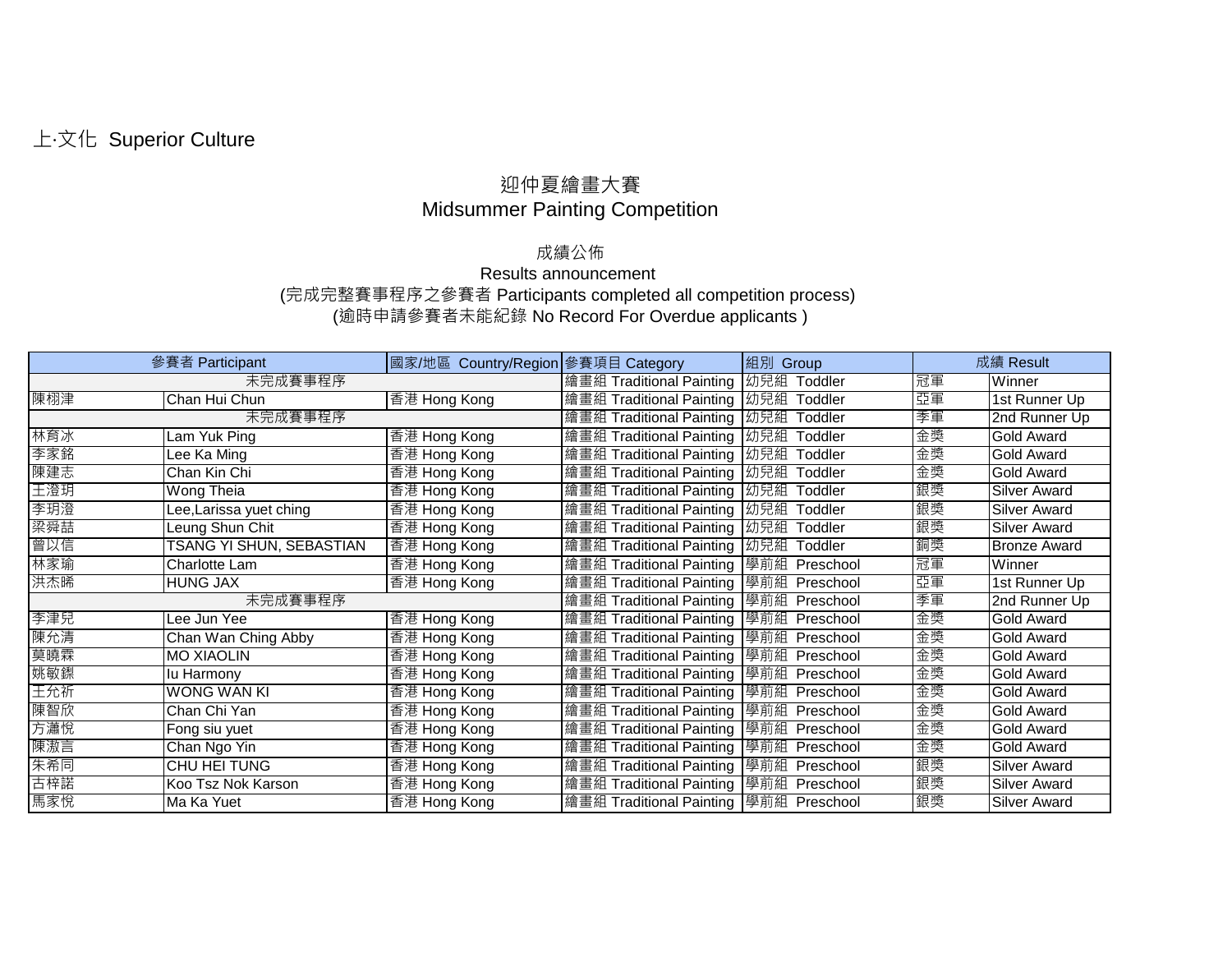| 曾以行 | TSANG YI HANG, ETHAN       | 香港 Hong Kong | 繪畫組 Traditional Painting 學前組 Preschool |               | 銀獎 | <b>Silver Award</b> |
|-----|----------------------------|--------------|----------------------------------------|---------------|----|---------------------|
| 魏汝庭 | <b>NGAI YU TING</b>        | 香港 Hong Kong | 繪畫組 Traditional Painting 學前組 Preschool |               | 銀獎 | <b>Silver Award</b> |
| 陳梓榛 | Chan Tsz Tsun              | 香港 Hong Kong | 繪畫組 Traditional Painting 學前組 Preschool |               | 銀獎 | <b>Silver Award</b> |
| 黃讌渟 | wong yin ting maris        | 香港 Hong Kong | 繪畫組 Traditional Painting 學前組 Preschool |               | 銀獎 | Silver Award        |
| 文亦晨 | <b>MAN YIK SEN</b>         | 香港 Hong Kong | 繪畫組 Traditional Painting 學前組 Preschool |               | 銀獎 | Silver Award        |
| 周睿晴 | Chau Yui Ching Harriet     | 香港 Hong Kong | 繪畫組 Traditional Painting 學前組 Preschool |               | 銀獎 | <b>Silver Award</b> |
|     | Yu Lap Yan                 | 香港 Hong Kong | 繪畫組 Traditional Painting 學前組 Preschool |               | 銀獎 | Silver Award        |
| 鄧欣洵 | <b>DENG XINXUN</b>         | 香港 Hong Kong | 繪畫組 Traditional Painting 學前組 Preschool |               | 銀獎 | Silver Award        |
| 潘羽昊 | Spencer Poon               | 香港 Hong Kong | 繪畫組 Traditional Painting               | 學前組 Preschool | 銀獎 | Silver Award        |
| 鄭菲雅 | Cheng Fei Ngar, Freya      | 香港 Hong Kong | 繪畫組 Traditional Painting 學前組 Preschool |               | 銀獎 | Silver Award        |
| 鄭凜  | Lilian Chang Lam           | 香港 Hong Kong | 繪畫組 Traditional Painting 學前組 Preschool |               | 銀獎 | Silver Award        |
| 陳政廷 | Chan Ching Ting            | 香港 Hong Kong | 繪畫組 Traditional Painting               | 學前組 Preschool | 銀獎 | Silver Award        |
| 黃梓綾 | <b>WONG SHERLYN</b>        | 香港 Hong Kong | 繪畫組 Traditional Painting               | 學前組 Preschool | 銀獎 | Silver Award        |
| 陳盈璋 | Ashley Ying Chan           | 香港 Hong Kong | 繪畫組 Traditional Painting               | 學前組 Preschool | 銀獎 | Silver Award        |
| 蔡芷彤 | Chuah Tevy Tsz Tung        | 香港 Hong Kong | 繪畫組 Traditional Painting               | 學前組 Preschool | 銀獎 | Silver Award        |
| 馮峻銘 | Fung Chun Ming             | 香港 Hong Kong | 繪畫組 Traditional Painting               | 學前組 Preschool | 銀獎 | Silver Award        |
| 盧溢楠 | LO YAT NAM ELDON           | 香港 Hong Kong | 繪畫組 Traditional Painting               | 學前組 Preschool | 銀獎 | Silver Award        |
| 黃允誼 | Wong Wan Yi                | 香港 Hong Kong | 繪畫組 Traditional Painting               | 學前組 Preschool | 銀獎 | <b>Silver Award</b> |
| 凌悅悠 | Ling Yuet Yau              | 香港 Hong Kong | 繪畫組 Traditional Painting               | 學前組 Preschool | 銀獎 | Silver Award        |
| 陳世盈 | chan sai ying              | 香港 Hong Kong | 繪畫組 Traditional Painting               | 學前組 Preschool | 銀獎 | <b>Silver Award</b> |
| 李坤榕 | LI KUNRONG QUENTIN         | 香港 Hong Kong | 繪畫組 Traditional Painting               | 學前組 Preschool | 銀獎 | <b>Silver Award</b> |
| 趙志碩 | <b>CHIU CHE SHEK ISSAC</b> | 香港 Hong Kong | 繪畫組 Traditional Painting 學前組 Preschool |               | 銀獎 | Silver Award        |
| 賴芊羽 | Lai Chin Yu Ivory          | 香港 Hong Kong | 繪畫組 Traditional Painting 學前組 Preschool |               | 銀獎 | Silver Award        |
| 黃心緹 | Wong Sum Tai               | 香港 Hong Kong | 繪畫組 Traditional Painting 學前組 Preschool |               | 銀獎 | <b>Silver Award</b> |
| 鄧泳希 | Tang Wing Hei              | 香港 Hong Kong | 繪畫組 Traditional Painting 學前組 Preschool |               | 銀獎 | Silver Award        |
| 羅凱欣 | Law Hoi Yan                | 香港 Hong Kong | 繪畫組 Traditional Painting 學前組 Preschool |               | 銀獎 | <b>Silver Award</b> |
| 梁睿峰 | Jasper Leung               | 香港 Hong Kong | 繪畫組 Traditional Painting 學前組 Preschool |               | 銀獎 | <b>Silver Award</b> |
| 陳靖珏 | Chan Ching Kok             | 香港 Hong Kong | 繪畫組 Traditional Painting 學前組 Preschool |               | 銀獎 | Silver Award        |
| 梁怡悅 | Leung Yi Yuet              | 香港 Hong Kong | 繪畫組 Traditional Painting 學前組 Preschool |               | 銀獎 | <b>Silver Award</b> |
| 陳喜兒 | Chan Hei Yi                | 香港 Hong Kong | 繪畫組 Traditional Painting 學前組           | Preschool     | 銀獎 | <b>Silver Award</b> |
| 趙雅媛 | <b>CHIU NGA WUN</b>        | 香港 Hong Kong | 繪畫組 Traditional Painting 學前組 Preschool |               | 銀獎 | <b>Silver Award</b> |
| 黃星睿 | <b>Wong Sing Yui</b>       | 香港 Hong Kong | 繪畫組 Traditional Painting 學前組 Preschool |               | 銀獎 | Silver Award        |
| 陳蔚瑜 | Chan Wai Yu                | 香港 Hong Kong | 繪畫組 Traditional Painting 學前組 Preschool |               | 銀獎 | Silver Award        |
| 張韻溋 | Cheung wan ying paraiba    | 香港 Hong Kong | 繪畫組 Traditional Painting 學前組 Preschool |               | 銀獎 | Silver Award        |
| 楊譯賢 | YEUNG YIK YIN              | 香港 Hong Kong | 繪畫組 Traditional Painting 學前組 Preschool |               | 銅獎 | <b>Bronze Award</b> |
| 姚泳希 | <b>Yiu Wing Hei</b>        | 香港 Hong Kong | 繪畫組 Traditional Painting               | 學前組 Preschool | 銅獎 | <b>Bronze Award</b> |
| 陳皓康 | Chan Ho Hong               | 香港 Hong Kong | 繪畫組 Traditional Painting 學前組 Preschool |               | 銅獎 | <b>Bronze Award</b> |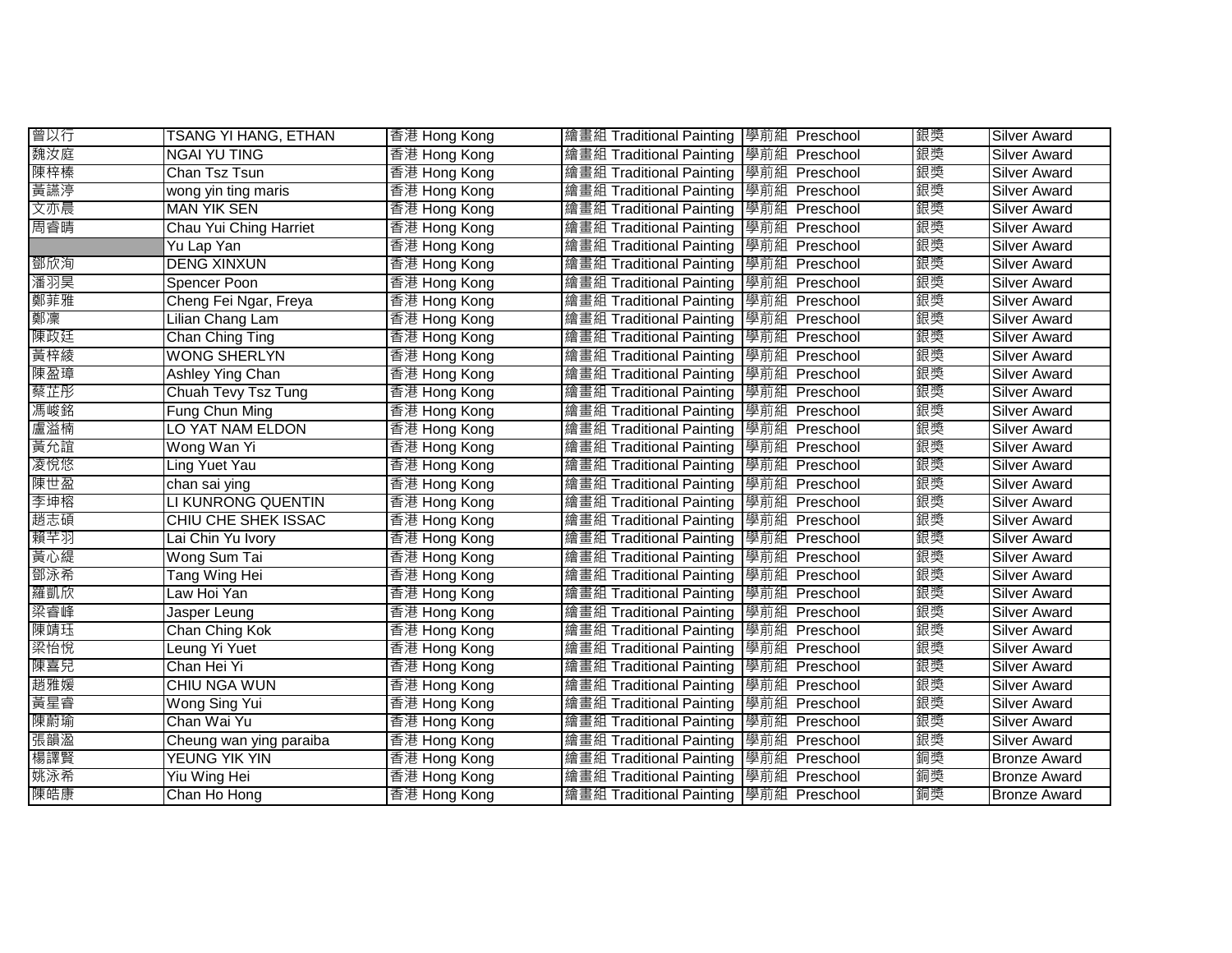| 李靖瑜 | Lee Ching Yu                | 香港 Hong Kong | 繪畫組 Traditional Painting 學前組 Preschool        |                    | 銅獎 | <b>Bronze Award</b> |
|-----|-----------------------------|--------------|-----------------------------------------------|--------------------|----|---------------------|
| 鍾杺叡 | <b>CHUNG SUM YUI</b>        | 香港 Hong Kong | 繪畫組 Traditional Painting 學前組 Preschool        |                    | 銅獎 | <b>Bronze Award</b> |
| 林孜禮 | Lam Tsz Lai                 | 香港 Hong Kong | 繪畫組 Traditional Painting                      | 學前組 Preschool      | 銅獎 | <b>Bronze Award</b> |
| 林孜雅 | Lam Tsz Nga                 | 香港 Hong Kong | 繪畫組 Traditional Painting                      | 學前組 Preschool      | 銅獎 | <b>Bronze Award</b> |
| 陳皓曦 | Chan Ho Hei Quintusu        | 香港 Hong Kong | 繪畫組 Traditional Painting                      | 學前組 Preschool      | 銅獎 | <b>Bronze Award</b> |
| 周梓瑜 | Chow Tsz Yu lan             | 香港 Hong Kong | 繪畫組 Traditional Painting                      | 初小組 Primary Junior | 冠軍 | Winner              |
|     | 未完成賽事程序                     |              | 繪畫組 Traditional Painting                      | 初小組 Primary Junior | 亞軍 | 1st Runner Up       |
| 鄭詠彤 | <b>CHENG WING TUNG</b>      | 香港 Hong Kong | 繪畫組 Traditional Painting                      | 初小組 Primary Junior | 季軍 | 2nd Runner Up       |
| 王韋洛 | Wong Wai Lok Jayden         | 香港 Hong Kong | 繪畫組 Traditional Painting                      | 初小組 Primary Junior | 金獎 | <b>Gold Award</b>   |
| 劉恩程 | Lau Yan Ching               | 香港 Hong Kong | 繪畫組 Traditional Painting                      | 初小組 Primary Junior | 金獎 | <b>Gold Award</b>   |
| 林梓朗 | Lam Tsz Long                | 香港 Hong Kong | 繪畫組 Traditional Painting                      | 初小組 Primary Junior | 金獎 | <b>Gold Award</b>   |
| 張慧晴 | Cheung Wai Ching            | 香港 Hong Kong | 繪畫組 Traditional Painting                      | 初小組 Primary Junior | 金獎 | Gold Award          |
| 梁薾蕎 | Leung Yi Kiu                | 香港 Hong Kong | 繪畫組 Traditional Painting                      | 初小組 Primary Junior | 金獎 | <b>Gold Award</b>   |
| 李柏熙 | Lee Pak Hei                 | 香港 Hong Kong | 繪畫組 Traditional Painting                      | 初小組 Primary Junior | 銀獎 | <b>Silver Award</b> |
| 黎文筠 | Kadence Lai                 | 香港 Hong Kong | 繪畫組 Traditional Painting                      | 初小組 Primary Junior | 銀獎 | <b>Silver Award</b> |
| 李葰泆 | Li Chun Yat Raphael         | 香港 Hong Kong | 繪畫組 Traditional Painting                      | 初小組 Primary Junior | 銀獎 | <b>Silver Award</b> |
| 張嘉恩 | <b>ZHANG KAYAN</b>          | 香港 Hong Kong | 繪畫組 Traditional Painting                      | 初小組 Primary Junior | 銀獎 | <b>Silver Award</b> |
| 馬家琳 | Ma Ka Lam                   | 香港 Hong Kong | 繪畫組 Traditional Painting                      | 初小組 Primary Junior | 銀獎 | <b>Silver Award</b> |
| 潘彥銓 | <b>Matthew Poon</b>         | 香港 Hong Kong | 繪畫組 Traditional Painting                      | 初小組 Primary Junior | 銀獎 | <b>Silver Award</b> |
| 張崴嵐 | Cheung Wai Laam             | 香港 Hong Kong | 繪畫組 Traditional Painting                      | 初小組 Primary Junior | 銀獎 | <b>Silver Award</b> |
| 廖樂瑤 | Liu Lok Yiu                 | 香港 Hong Kong | 繪畫組 Traditional Painting                      | 初小組 Primary Junior | 銀獎 | Silver Award        |
| 翁梓桐 | <b>YUNG TSZ TUNG OLIVIA</b> | 香港 Hong Kong | 繪畫組 Traditional Painting   初小組 Primary Junior |                    | 銀獎 | <b>Silver Award</b> |
| 陳皓邦 | Chan Ho Bong                | 香港 Hong Kong | 繪畫組 Traditional Painting   初小組 Primary Junior |                    | 銀獎 | <b>Silver Award</b> |
| 江凱淇 | Kong Hoi Ki                 | 香港 Hong Kong | 繪畫組 Traditional Painting  初小組 Primary Junior  |                    | 銀獎 | <b>Silver Award</b> |
| 陳嘉慧 | <b>Wendy Chan</b>           | 香港 Hong Kong | 繪畫組 Traditional Painting   初小組 Primary Junior |                    | 銀獎 | <b>Silver Award</b> |
| 葉霈烽 | Ip Pui Fung Alexander       | 香港 Hong Kong | 繪畫組 Traditional Painting   初小組 Primary Junior |                    | 銀獎 | <b>Silver Award</b> |
| 羅晞文 | Law hei man                 | 香港 Hong Kong | 繪畫組 Traditional Painting                      | 初小組 Primary Junior | 銀獎 | <b>Silver Award</b> |
| 高銘恩 | Ko Ming Yan                 | 香港 Hong Kong | 繪畫組 Traditional Painting                      | 初小組 Primary Junior | 銀獎 | <b>Silver Award</b> |
| 王曦雯 | <b>WONG HEI MAN</b>         | 香港 Hong Kong | 繪畫組 Traditional Painting                      | 初小組 Primary Junior | 銀獎 | <b>Silver Award</b> |
| 林汶端 | Lam Man Tuen                | 香港 Hong Kong | 繪畫組 Traditional Painting                      | 初小組 Primary Junior | 銀獎 | <b>Silver Award</b> |
| 鄭懿  | Cheng Yi Elon               | 香港 Hong Kong | 繪畫組 Traditional Painting                      | 初小組 Primary Junior | 銀獎 | <b>Silver Award</b> |
| 余卓瑤 | <b>YU CHEUK YIU</b>         | 香港 Hong Kong | 繪畫組 Traditional Painting                      | 初小組 Primary Junior | 銀獎 | Silver Award        |
| 伍亮衡 | Ng Leung Hang               | 香港 Hong Kong | 繪畫組 Traditional Painting                      | 初小組 Primary Junior | 銀獎 | Silver Award        |
| 潘雪悠 | Alva Poon                   | 香港 Hong Kong | 繪畫組 Traditional Painting                      | 初小組 Primary Junior | 銀獎 | Silver Award        |
| 曾浩朗 | Tsang Ho Long               | 香港 Hong Kong | 繪畫組 Traditional Painting                      | 初小組 Primary Junior | 銀獎 | Silver Award        |
| 陳顥甡 | Chan Ho San Jarvis          | 香港 Hong Kong | 繪畫組 Traditional Painting                      | 初小組 Primary Junior | 銀獎 | <b>Silver Award</b> |
| 姚含  | Yao Han                     | 香港 Hong Kong | 繪畫組 Traditional Painting   初小組 Primary Junior |                    | 銀獎 | <b>Silver Award</b> |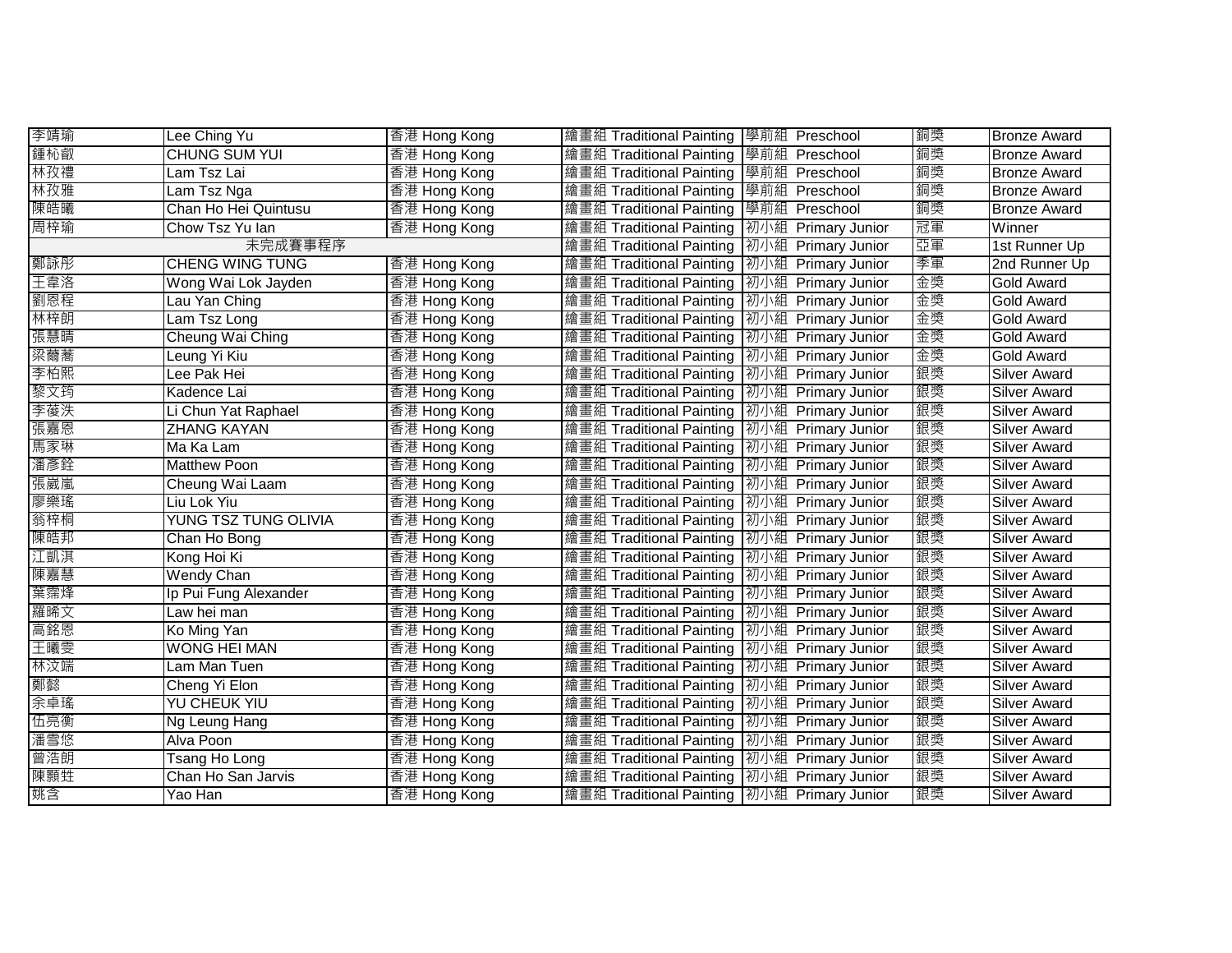| 趙懿晴 | <b>CHIU YEE CHING</b>     | 香港 Hong Kong  | 繪畫組 Traditional Painting   初小組 Primary Junior |                    | 銀獎 | <b>Silver Award</b> |
|-----|---------------------------|---------------|-----------------------------------------------|--------------------|----|---------------------|
| 陳羡兒 | Chan Sin Yee              | 香港 Hong Kong  | 繪畫組 Traditional Painting   初小組 Primary Junior |                    | 銀獎 | <b>Silver Award</b> |
| 陳若曦 | Chan Yeuk Hei Lyanne      | 香港 Hong Kong  | 繪畫組 Traditional Painting   初小組 Primary Junior |                    | 銀獎 | <b>Silver Award</b> |
| 蔡伊晨 | Choi Yee CHan             | 香港 Hong Kong  | 繪畫組 Traditional Painting   初小組 Primary Junior |                    | 銀獎 | <b>Silver Award</b> |
| 辜洛鳴 | Ku Lok Ming               | 香港 Hong Kong  | 繪畫組 Traditional Painting   初小組 Primary Junior |                    | 銀獎 | <b>Silver Award</b> |
| 余嘉豪 | YU KAHO                   | 香港 Hong Kong  | 繪畫組 Traditional Painting   初小組 Primary Junior |                    | 銀獎 | <b>Silver Award</b> |
| 余嘉穎 | YU KA WING                | 香港 Hong Kong  | 繪畫組 Traditional Painting   初小組 Primary Junior |                    | 銀獎 | Silver Award        |
| 周梓淳 | Chow Tsz Shun Ivana       | 香港 Hong Kong  | 繪畫組 Traditional Painting   初小組 Primary Junior |                    | 銀獎 | Silver Award        |
| 梁皓琳 | Leung Ho Lam, Surina      | 香港 Hong Kong  | 繪畫組 Traditional Painting                      | 初小組 Primary Junior | 銀獎 | <b>Silver Award</b> |
| 朱毅致 | <b>CHU NGAI CHI</b>       | 香港 Hong Kong  | 繪畫組 Traditional Painting                      | 初小組 Primary Junior | 銅獎 | <b>Bronze Award</b> |
| 徐慧芯 | Chui Wai Sum              | 香港 Hong Kong  | 繪畫組 Traditional Painting                      | 初小組 Primary Junior | 銅獎 | <b>Bronze Award</b> |
| 冼士軒 | Sin Shi Hin               | 香港 Hong Kong  | 繪畫組 Traditional Painting                      | 初小組 Primary Junior | 銅獎 | <b>Bronze Award</b> |
| 鄧凌峰 | <b>DENG LING FUNG</b>     | 香港 Hong Kong  | 繪畫組 Traditional Painting                      | 初小組 Primary Junior | 銅獎 | <b>Bronze Award</b> |
| 莫穎  | Amber Mok                 | 香港 Hong Kong  | 繪畫組 Traditional Painting                      | 初小組 Primary Junior | 銅獎 | <b>Bronze Award</b> |
| 李日欣 | Lee Yat Yan               | 香港 Hong Kong  | 電繪組 Electric Painting                         | 高小組 Primary Senior | 銀獎 | <b>Silver Award</b> |
| 布卓翹 | PO CHEUK KIU              | 香港 Hong Kong  | 電繪組 Electric Painting                         | 高小組 Primary Senior | 銅獎 | <b>Bronze Award</b> |
| 布朗熙 | PO LONG HEI               | 香港 Hong Kong  | 電繪組 Electric Painting                         | 高小組 Primary Senior | 銅獎 | <b>Bronze Award</b> |
| 林可朋 | LamVenus                  | 香港 Hong Kong  | 電繪組 Electric Painting                         | 高小組 Primary Senior | 銅獎 | <b>Bronze Award</b> |
| 吳爾朗 | <b>NG YI LONG SULTAN</b>  | 香港 Hong Kong  | 繪畫組 Traditional Painting                      | 高小組 Primary Senior | 冠軍 | Winner              |
| 陳芷喬 | Chan Tsz Kiu              | 香港 Hong Kong  | 繪畫組 Traditional Painting                      | 高小組 Primary Senior | 亞軍 | 1st Runner Up       |
| 陈旖萱 | Tang Yi Xuen              | 馬來西亞 Malaysia | 繪畫組 Traditional Painting                      | 高小組 Primary Senior | 季軍 | 2nd Runner Up       |
| 李洛瑤 | Lee Lok Yiu               | 香港 Hong Kong  | 繪畫組 Traditional Painting                      | 高小組 Primary Senior | 金獎 | <b>Gold Award</b>   |
| 林妍希 | Lam Yin Hey               | 香港 Hong Kong  | 繪畫組 Traditional Painting                      | 高小組 Primary Senior | 金獎 | <b>Gold Award</b>   |
| 黃讌嵐 | wong yin laam tierra      | 香港 Hong Kong  | 繪畫組 Traditional Painting                      | 高小組 Primary Senior | 金獎 | <b>Gold Award</b>   |
| 梁恬瑜 | <b>LIANG TIM YU JOLIE</b> | 香港 Hong Kong  | 繪畫組 Traditional Painting 高小組 Primary Senior   |                    | 金獎 | <b>Gold Award</b>   |
| 陳琦婷 | Chan Kei Ting             | 香港 Hong Kong  | 繪畫組 Traditional Painting 高小組 Primary Senior   |                    | 金獎 | <b>Gold Award</b>   |
| 彭穎儀 | Pang Wing Yee             | 香港 Hong Kong  | 繪畫組 Traditional Painting 高小組 Primary Senior   |                    | 金獎 | <b>Gold Award</b>   |
| 陳曉青 | Chan hiu ching            | 香港 Hong Kong  | 繪畫組 Traditional Painting                      | 高小組 Primary Senior | 金獎 | <b>Gold Award</b>   |
| 黎曉祺 | Lai hiu ki                | 香港 Hong Kong  | 繪畫組 Traditional Painting                      | 高小組 Primary Senior | 金獎 | <b>Gold Award</b>   |
| 陳珈澄 | Chan Ka Ching             | 香港 Hong Kong  | 繪畫組 Traditional Painting                      | 高小組 Primary Senior | 金獎 | <b>Gold Award</b>   |
| 黃梓篔 | <b>WONG TSZ WAN</b>       | 香港 Hong Kong  | 繪畫組 Traditional Painting                      | 高小組 Primary Senior | 金獎 | <b>Gold Award</b>   |
| 戴钲杰 | TAI ZHENG JIE             | 馬來西亞 Malaysia | 繪畫組 Traditional Painting                      | 高小組 Primary Senior | 金獎 | <b>Gold Award</b>   |
| 黎彥君 | Kady Lai                  | 香港 Hong Kong  | 繪畫組 Traditional Painting                      | 高小組 Primary Senior | 銀獎 | <b>Silver Award</b> |
| 楊文禮 | Yeung Man Lai, Rico       | 香港 Hong Kong  | 繪畫組 Traditional Painting                      | 高小組 Primary Senior | 銀獎 | Silver Award        |
| 柳心晴 | Sophia Hope Lau           | 香港 Hong Kong  | 繪畫組 Traditional Painting                      | 高小組 Primary Senior | 銀獎 | Silver Award        |
| 余銘峯 | Yu Ming Fung              | 香港 Hong Kong  | 繪畫組 Traditional Painting 高小組 Primary Senior   |                    | 銀獎 | Silver Award        |
| 白睿恩 | Pak Yui Yan               | 香港 Hong Kong  | 繪畫組 Traditional Painting 高小組 Primary Senior   |                    | 銀獎 | <b>Silver Award</b> |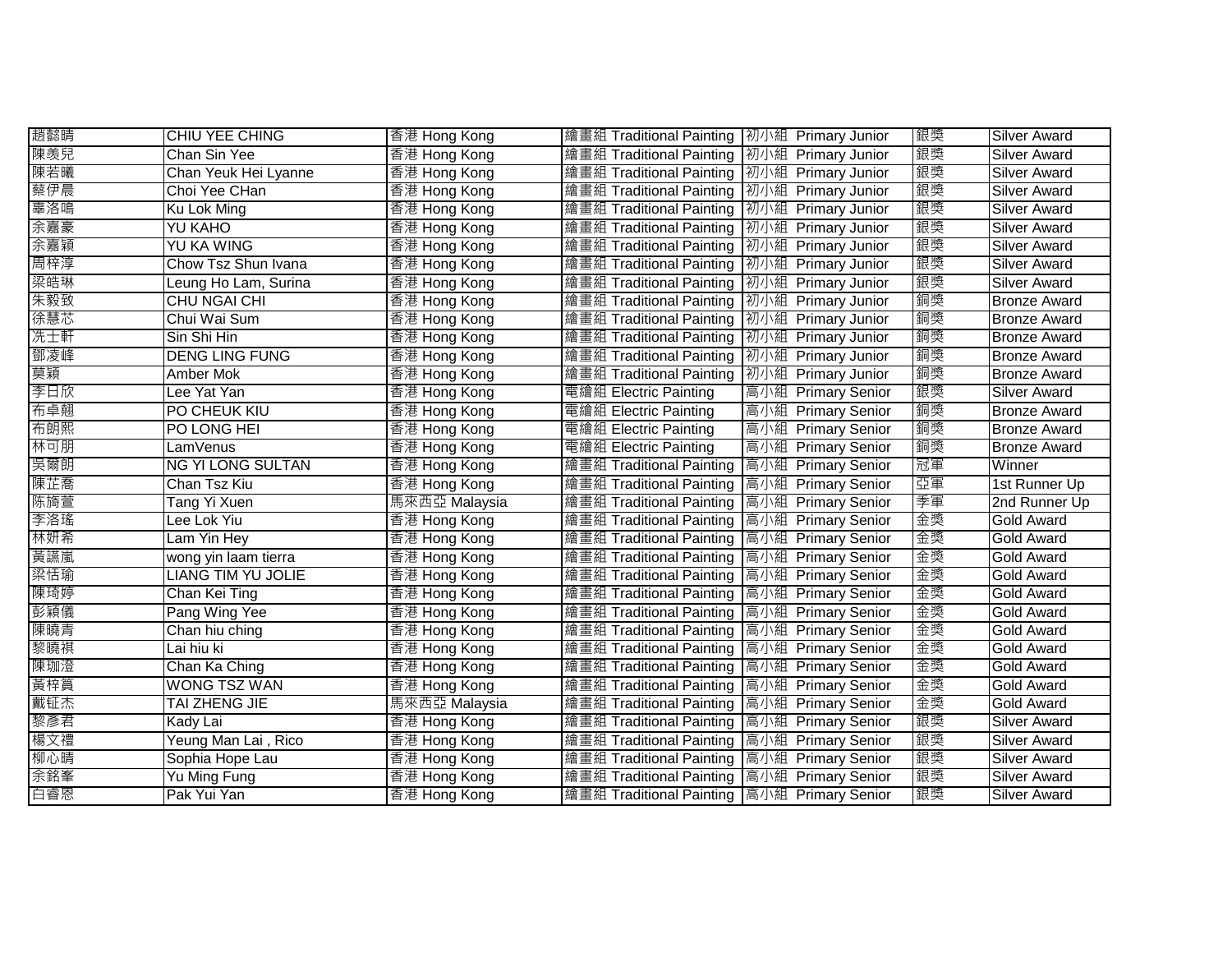| 胡睿晴     | <b>WU YUI CHING</b>          | 香港 Hong Kong | 繪畫組 Traditional Painting   高小組 Primary Senior        |                         | 銀獎 | <b>Silver Award</b> |
|---------|------------------------------|--------------|------------------------------------------------------|-------------------------|----|---------------------|
| 岑俊言     | Shum Chun Yin                | 香港 Hong Kong | 繪畫組 Traditional Painting 高小組 Primary Senior          |                         | 銀獎 | <b>Silver Award</b> |
| 江柏燊     | Kong Pak San                 | 香港 Hong Kong | 繪畫組 Traditional Painting 高小組 Primary Senior          |                         | 銀獎 | <b>Silver Award</b> |
| 張穎      | Cheung wing                  | 香港 Hong Kong | 繪畫組 Traditional Painting 高小組 Primary Senior          |                         | 銀獎 | <b>Silver Award</b> |
| 杜億俙     | <b>TO YIK HEI</b>            | 香港 Hong Kong | 繪畫組 Traditional Painting 高小組 Primary Senior          |                         | 銀獎 | <b>Silver Award</b> |
| 魏梓熹     | <b>NGAI CHEE HEY</b>         | 香港 Hong Kong | 繪畫組 Traditional Painting 高小組 Primary Senior          |                         | 銀獎 | <b>Silver Award</b> |
| 葉天晴     | Ip Tin Ching                 | 香港 Hong Kong | 繪畫組 Traditional Painting 高小組 Primary Senior          |                         | 銀獎 | Silver Award        |
| 黃凱榆     | <b>WONG KYLIE</b>            | 香港 Hong Kong | 繪畫組 Traditional Painting 高小組 Primary Senior          |                         | 銀獎 | Silver Award        |
| 葉朗棋     | Ip Long Ki                   | 香港 Hong Kong | 繪畫組 Traditional Painting 高小組 Primary Senior          |                         | 銀獎 | <b>Silver Award</b> |
| 陳嘉晴     | Chan Ka Ching                | 香港 Hong Kong | 繪畫組 Traditional Painting 高小組 Primary Senior          |                         | 銀獎 | <b>Silver Award</b> |
| 陳浠琳     | <b>CHAN HEI LAM</b>          | 香港 Hong Kong | 繪畫組 Traditional Painting                             | 高小組 Primary Senior      | 銀獎 | Silver Award        |
| 胡迪      | Wu Tik                       | 香港 Hong Kong | 繪畫組 Traditional Painting                             | 高小組 Primary Senior      | 銀獎 | Silver Award        |
| 伍韻陶     | Ng Wan To                    | 香港 Hong Kong | 繪畫組 Traditional Painting                             | 高小組 Primary Senior      | 銀獎 | Silver Award        |
| 司徒竣傑    | Sze-To Chun Kit              | 香港 Hong Kong | 繪畫組 Traditional Painting                             | 高小組 Primary Senior      | 銀獎 | <b>Silver Award</b> |
| 梁焯荍     | Leung CheukKiu               | 香港 Hong Kong | 繪畫組 Traditional Painting                             | 高小組 Primary Senior      | 銀獎 | Silver Award        |
| 梁焯荍     | Leung CheukKiu               | 香港 Hong Kong | 繪畫組 Traditional Painting                             | 高小組 Primary Senior      | 銀獎 | Silver Award        |
| 楊焯烯     | <b>Yeung Cheuk Hey</b>       | 香港 Hong Kong | 繪畫組 Traditional Painting                             | 高小組 Primary Senior      | 銀獎 | <b>Silver Award</b> |
| 林汶哲     | Lam Man Chit                 | 香港 Hong Kong | 繪畫組 Traditional Painting                             | 高小組 Primary Senior      | 銀獎 | Silver Award        |
| 譚泳霖     | Tam Wing Lam Athena          | 香港 Hong Kong | 繪畫組 Traditional Painting                             | 高小組 Primary Senior      | 銀獎 | <b>Silver Award</b> |
| 張文灝     | Cheung Man Ho                | 香港 Hong Kong | 繪畫組 Traditional Painting                             | 高小組 Primary Senior      | 銀獎 | <b>Silver Award</b> |
| 梁愷晴     | <b>LEUNG Hoi Ching Siena</b> | 香港 Hong Kong | 繪畫組 Traditional Painting                             | 高小組 Primary Senior      | 銀獎 | <b>Silver Award</b> |
| 陳泳彤     | Chan Wing Tung               | 香港 Hong Kong | 繪畫組 Traditional Painting                             | 高小組 Primary Senior      | 銀獎 | <b>Silver Award</b> |
| 張紀雯     | Cheung Kei Man               | 香港 Hong Kong | 繪畫組 Traditional Painting 高小組 Primary Senior          |                         | 銀獎 | <b>Silver Award</b> |
| 謝美薇     | <b>XIE Meiwei</b>            | 香港 Hong Kong | 繪畫組 Traditional Painting 高小組 Primary Senior          |                         | 銀獎 | <b>Silver Award</b> |
| 黃靖桐     | Wong Ching Tung              | 香港 Hong Kong | 繪畫組 Traditional Painting 高小組 Primary Senior          |                         | 銀獎 | <b>Silver Award</b> |
| 余霈澄     | Yue Pui Ching                | 香港 Hong Kong | 繪畫組 Traditional Painting 高小組 Primary Senior          |                         | 銀獎 | <b>Silver Award</b> |
| 姚沛洁     | Yao Pei Jie                  | 香港 Hong Kong | 繪畫組 Traditional Painting                             | 高小組 Primary Senior      | 銀獎 | <b>Silver Award</b> |
| 譚泳霖     | Tam Wing Lam Athena          | 香港 Hong Kong | 繪畫組 Traditional Painting                             | 高小組 Primary Senior      | 銀獎 | <b>Silver Award</b> |
| 陳樂恆     | Chan Lok Hang                | 香港 Hong Kong | 繪畫組 Traditional Painting                             | 高小組 Primary Senior      | 銀獎 | <b>Silver Award</b> |
| 余霈澄     | Yue Pui Ching                | 香港 Hong Kong | 繪畫組 Traditional Painting                             | 高小組 Primary Senior      | 銀獎 | <b>Silver Award</b> |
| 潘雪瑤     | <b>Ashley Poon</b>           | 香港 Hong Kong | 繪畫組 Traditional Painting                             | 高小組 Primary Senior      | 銅獎 | <b>Bronze Award</b> |
| 陳嘉蕎     | Chan Ka Kiu                  | 香港 Hong Kong | 電繪組 Electric Painting                                | 初中組 Secondary Junior 冠軍 |    | Winner              |
| 蔡宜彣     | <b>CAI YIWEN</b>             | 台灣 Taiwan    | 電繪組 Electric Painting                                | 初中組 Secondary Junior 亞軍 |    | 1st Runner Up       |
| 未完成賽事程序 |                              |              | 電繪組 Electric Painting                                | 初中組 Secondary Junior 季軍 |    | 2nd Runner Up       |
| 何重薇     | Ho Chung Mei                 | 香港 Hong Kong | 電繪組 Electric Painting                                | 初中組 Secondary Junior 金獎 |    | <b>Gold Award</b>   |
| 李怡茹     | Lee Yi Yu                    | 香港 Hong Kong | 電繪組 Electric Painting                                | 初中組 Secondary Junior 銀獎 |    | Silver Award        |
| 未完成賽事程序 |                              |              | 繪畫組 Traditional Painting   初中組 Secondary Junior   冠軍 |                         |    | Winner              |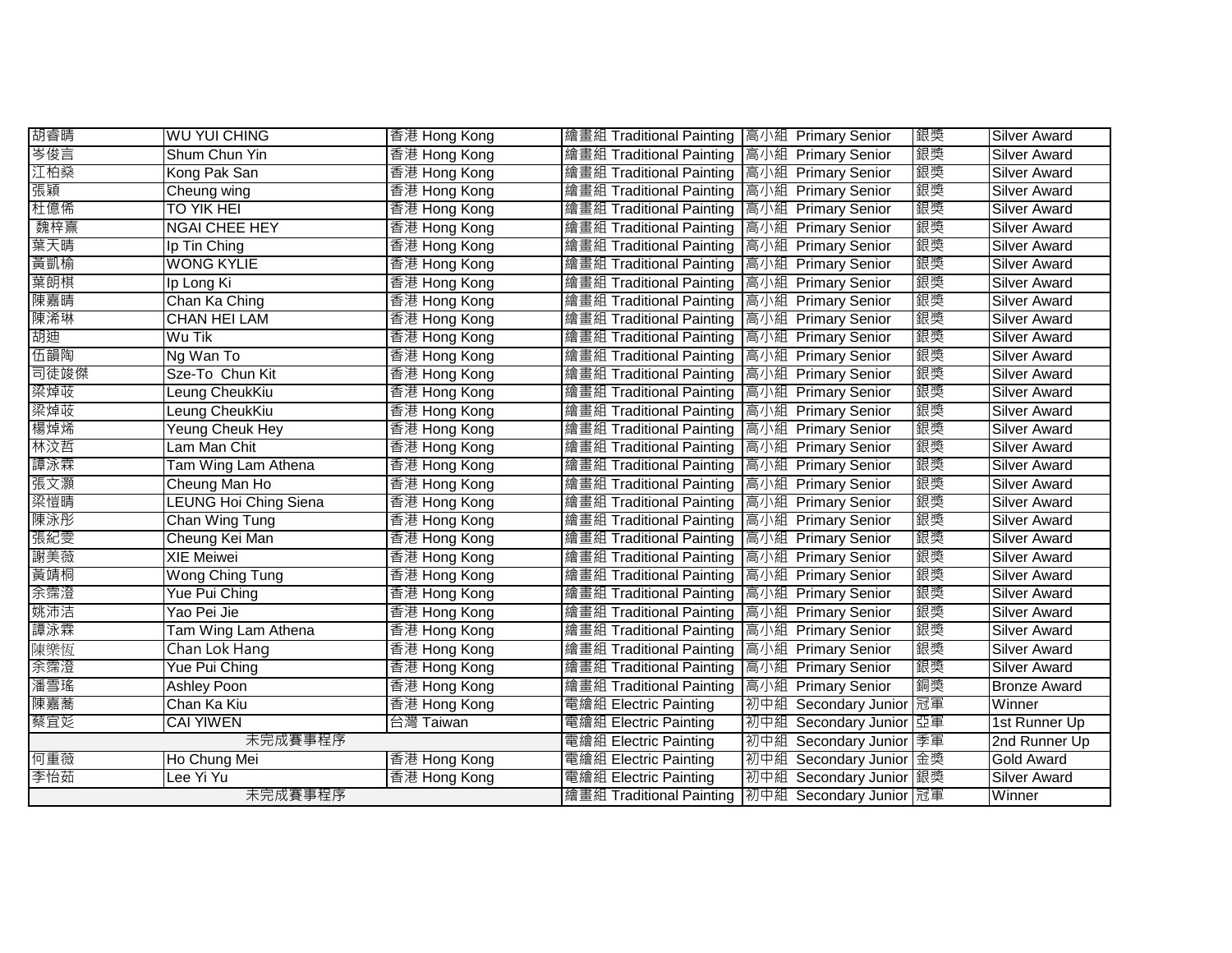| 謝美毅     | <b>XIE Meiyi</b>            | 香港 Hong Kong  | 繪畫組 Traditional Painting   初中組 Secondary Junior   亞軍 |          |                          |    | 1st Runner Up       |
|---------|-----------------------------|---------------|------------------------------------------------------|----------|--------------------------|----|---------------------|
| 未完成賽事程序 |                             |               | 繪畫組 Traditional Painting  初中組 Secondary Junior 季軍    |          |                          |    | 2nd Runner Up       |
| 陳彥愛     |                             | 香港 Hong Kong  | 繪畫組 Traditional Painting   初中組 Secondary Junior 金獎   |          |                          |    | <b>Gold Award</b>   |
| 王俊賢     | Wong Chun Yin               | 香港 Hong Kong  | 繪畫組 Traditional Painting   初中組 Secondary Junior 金獎   |          |                          |    | Gold Award          |
| 林佳勇     | Lam Kai Yung                | 香港 Hong Kong  | 繪畫組 Traditional Painting   初中組 Secondary Junior   金獎 |          |                          |    | <b>Gold Award</b>   |
| 江蔓晴     | Kong Man Ching              | 香港 Hong Kong  | 繪畫組 Traditional Painting   初中組 Secondary Junior   銀獎 |          |                          |    | <b>Silver Award</b> |
| 施曉正     | <b>SZE HUI CHING, ETHAN</b> | 香港 Hong Kong  | 繪畫組 Traditional Painting   初中組 Secondary Junior   銀獎 |          |                          |    | Silver Award        |
| 溫珮喬     | Wan Pui Kiu                 | 香港 Hong Kong  | 繪畫組 Traditional Painting   初中組 Secondary Junior   銀獎 |          |                          |    | <b>Silver Award</b> |
| 吳焯芝     | No Cheuk Chi                | 香港 Hong Kong  | 繪畫組 Traditional Painting   初中組 Secondary Junior 銀獎   |          |                          |    | Silver Award        |
| 陳薏晴     | <b>Taffy Chan</b>           | 香港 Hong Kong  | 繪畫組 Traditional Painting                             |          | 初中組 Secondary Junior  銀獎 |    | Silver Award        |
| 江子杰     | ETHAN KONG TZE JIE          | 馬來西亞 Malaysia | 繪畫組 Traditional Painting   初中組 Secondary Junior   銅獎 |          |                          |    | <b>Bronze Award</b> |
| 劉力葳     | Liu Li Wei                  | 台灣 Taiwan     | 電繪組 Electric Painting                                |          | 高中組 Secondary Senior 冠軍  |    | Winner              |
| 吳愷翹     | Ng Hoi Kiu Michelle         | 香港 Hong Kong  | 電繪組 Electric Painting                                |          | 高中組 Secondary Senior 亞軍  |    | 1st Runner Up       |
|         | 未完成賽事程序                     |               | 電繪組 Electric Painting                                |          | 高中組 Secondary Senior 季軍  |    | 2nd Runner Up       |
| 陳俞妏     | <b>YU-WEN CHEN</b>          | 台灣 Taiwan     | 電繪組 Electric Painting                                |          | 高中組 Secondary Senior 金獎  |    | <b>Gold Award</b>   |
| 陳琰譯     | Ching yan yee               | 馬來西亞 Malaysia | 電繪組 Electric Painting                                |          | 高中組 Secondary Senior 銀獎  |    | <b>Silver Award</b> |
| 未完成賽事程序 |                             |               | 繪畫組 Traditional Painting                             |          | 高中組 Secondary Senior 冠軍  |    | Winner              |
| 未完成賽事程序 |                             |               | 繪畫組 Traditional Painting                             |          | 高中組 Secondary Senior 亞軍  |    | 1st Runner Up       |
| 林翰言     | Lincoln Lam Hon Yin         | 香港 Hong Kong  | 繪畫組 Traditional Painting 高中組 Secondary Senior 季軍     |          |                          |    | 2nd Runner Up       |
| 陳冠臻     | <b>CHEN, GUAN-JHEN</b>      | 台灣 Taiwan     | 繪畫組 Traditional Painting 高中組 Secondary Senior 金獎     |          |                          |    | <b>Gold Award</b>   |
| 陳冠臻     | <b>CHEN, GUAN-JHEN</b>      | 台灣 Taiwan     | 繪畫組 Traditional Painting 高中組 Secondary Senior 金獎     |          |                          |    | <b>Gold Award</b>   |
| 金頌欣     | Kam Chung Yan               | 香港 Hong Kong  | 繪畫組 Traditional Painting 高中組 Secondary Senior 金獎     |          |                          |    | Gold Award          |
| 陳永晴     | <b>CHEN YONG QING</b>       | 台灣 Taiwan     | 繪畫組 Traditional Painting 高中組 Secondary Senior 銀獎     |          |                          |    | <b>Silver Award</b> |
| 陳冠臻     | CHEN, GUAN-JHEN             | 台灣 Taiwan     | 繪畫組 Traditional Painting 高中組 Secondary Senior 銀獎     |          |                          |    | <b>Silver Award</b> |
| 佩佩      | Bui bui                     | 馬來西亞 Malaysia | 繪畫組 Traditional Painting 高中組 Secondary Senior 優異獎    |          |                          |    | <b>Merit Award</b>  |
| 陳思年     | Szu-Nien Chen               | 台灣 Taiwan     | 電繪組 Electric Painting                                | 公開組      | Open                     | 冠軍 | Winner              |
|         | 未完成賽事程序                     |               | 電繪組 Electric Painting                                | 公開組      | Open                     | 亞軍 | 1st Runner Up       |
| 譚曦晴     | Tam Hei Ching               | 香港 Hong Kong  | 電繪組 Electric Painting                                | 公開組      | Open                     | 季軍 | 2nd Runner Up       |
| 馬國俊     |                             | 台灣 Taiwan     | 電繪組 Electric Painting                                | 公開組      | Open                     | 金獎 | Gold Award          |
| 陳思年     | Szu-Nien Chen               | 台灣 Taiwan     | 電繪組 Electric Painting                                | 公開組      | Open                     | 金獎 | <b>Gold Award</b>   |
| 蔡家玲     | <b>CHOI KA LING</b>         | 香港 Hong Kong  | 電繪組 Electric Painting                                | 公開組      | Open                     | 金獎 | Gold Award          |
| 詹穎融     | <b>JHAN-YING RONG</b>       | 台灣 Taiwan     | 電繪組 Electric Painting                                | 公開組      | Open                     | 銀獎 | <b>Silver Award</b> |
| 劉育彣     | <b>WEN</b>                  | 台灣 Taiwan     | 電繪組 Electric Painting                                | 公開組      | Open                     | 銀獎 | Silver Award        |
| 張煜琦     | ZHANG-YU-QI                 | 台灣 Taiwan     | 電繪組 Electric Painting                                | 公開組      | Open                     | 銀獎 | Silver Award        |
| 林曉淇     | Judith Lam                  | 香港 Hong Kong  | 電繪組 Electric Painting                                | 公開組      | Open                     | 銀獎 | <b>Silver Award</b> |
| 鄧子璐     | Tang Zi Lu                  | 香港 Hong Kong  | 電繪組 Electric Painting                                | 公開組      | Open                     | 銀獎 | <b>Silver Award</b> |
| 萬嘉俊     | Man Ka Chun Dicky           | 香港 Hong Kong  | 電繪組 Electric Painting                                | 公開組 Open |                          | 銀獎 | Silver Award        |